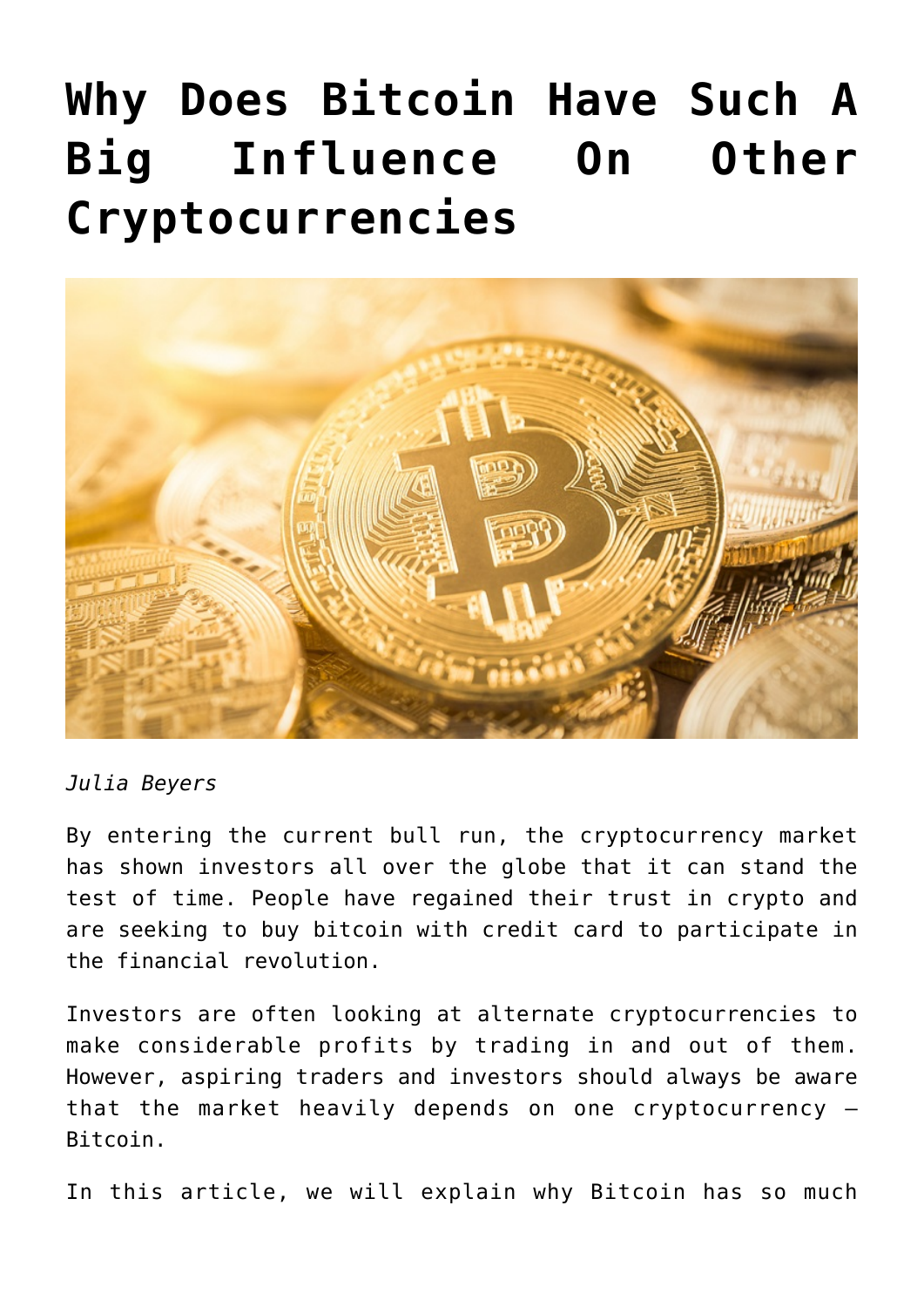influence on other cryptos. To achieve this we explore its basics and some major events that helped it reach a value over 1 trillion dollars in just over a decade.

### **What is Bitcoin?**

Bitcoin was launched way back in 2009, by the mysterious Satoshi Nakamoto. To this day, the identity of its creator remains unknown.

Nakomoto created Bitcoin with the purpose to provide humanity with a universal digital currency, where users could exchange value without the need of any intermediary.

He considered our current financial system to be doomed to fail, mainly because of its dependency on governments and central banks. His answer was Bitcoin, a peer-to-peer digital currency with a limited supply, that would provide a hedge against inflation and open the internet economy to anyone on the globe.

Thanks to this vision, the niche project with just a dozen of miners and users has evolved into a trillion-dollar financial system that spawned an entire industry. Bitcoin revolutionized finances, providing an alternative away from banks and governments.

### **Top 4 reasons why Bitcoin can influence the entire crypto market**

If you have been following the cryptocurrency market, you might have noticed by now that every time Bitcoin's price goes down, alternative [cryptocurrency prices](https://paybis.com/price/) (commonly called altcoins) follow. The opposite is equally true – when the price of bitcoin rallies, we expect altcoins to go up in price shortly after.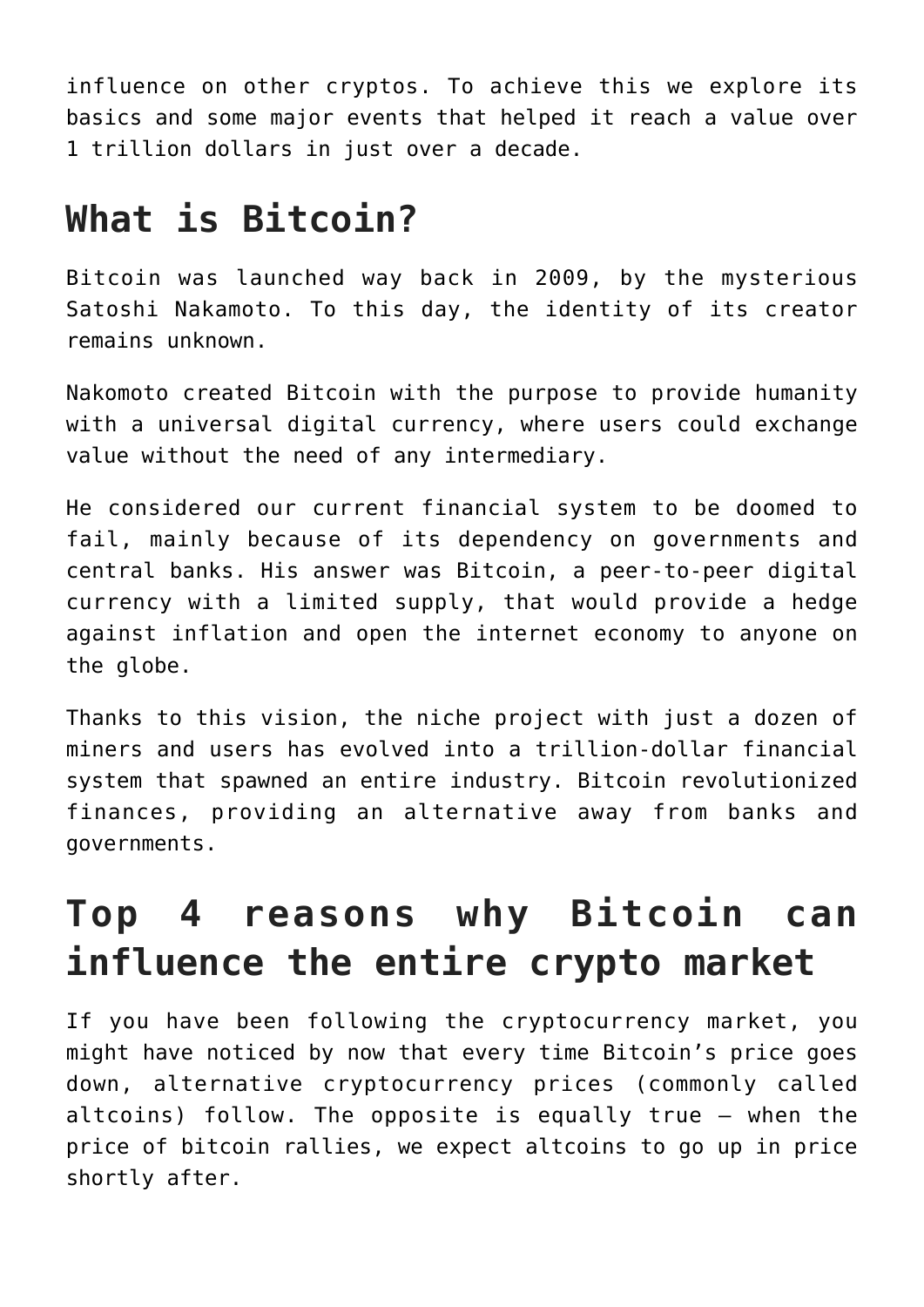But why does this happen? What makes Bitcoin so important that an entire industry follows it so closely? If we made the parallel to stock markets, it would be ludicrous to think that all of the Nasdaq would crash just because of Microsoft stocks, for instance.

#### **Bitcoin was the first**

Being the pioneer in this new industry has put a lot of weight on Bitcoin's shoulders over the years. However, this has also allowed the original cryptocurrency to cement itself as a sure store of value, increasing its popularity to astronomical levels.

No matter what anyone says, Bitcoin was the coin that put cryptocurrencies into the mainstream. The seemingly simple concept behind Bitcoin caught on with the general public, driving its price to the coveted \$50k+ levels we are seeing today.

It paved the way for an entire industry, and today, almost anyone involved in crypto owns at least some bitcoin. Worth noting is that, to this day, Bitcoin is the only crypto whose creator has remained completely anonymous.

#### **Many altcoins are just Bitcoin clones**

As a direct result of its increasing popularity and value, we saw a proliferation of Bitcoin clones during the years after its release.

For instance, the first altcoin to see mainstream adoption, Litecoin, uses a copy of the Bitcoin code with the goal to become a lighter and faster version of the original. Many other such clones exist such as Bitcoin Cash, Bitcoin Gold, Bitcoin Diamond, and dozens more.

While each one tries to become a better version of Bitcoin, most of the time, they just follow its lead.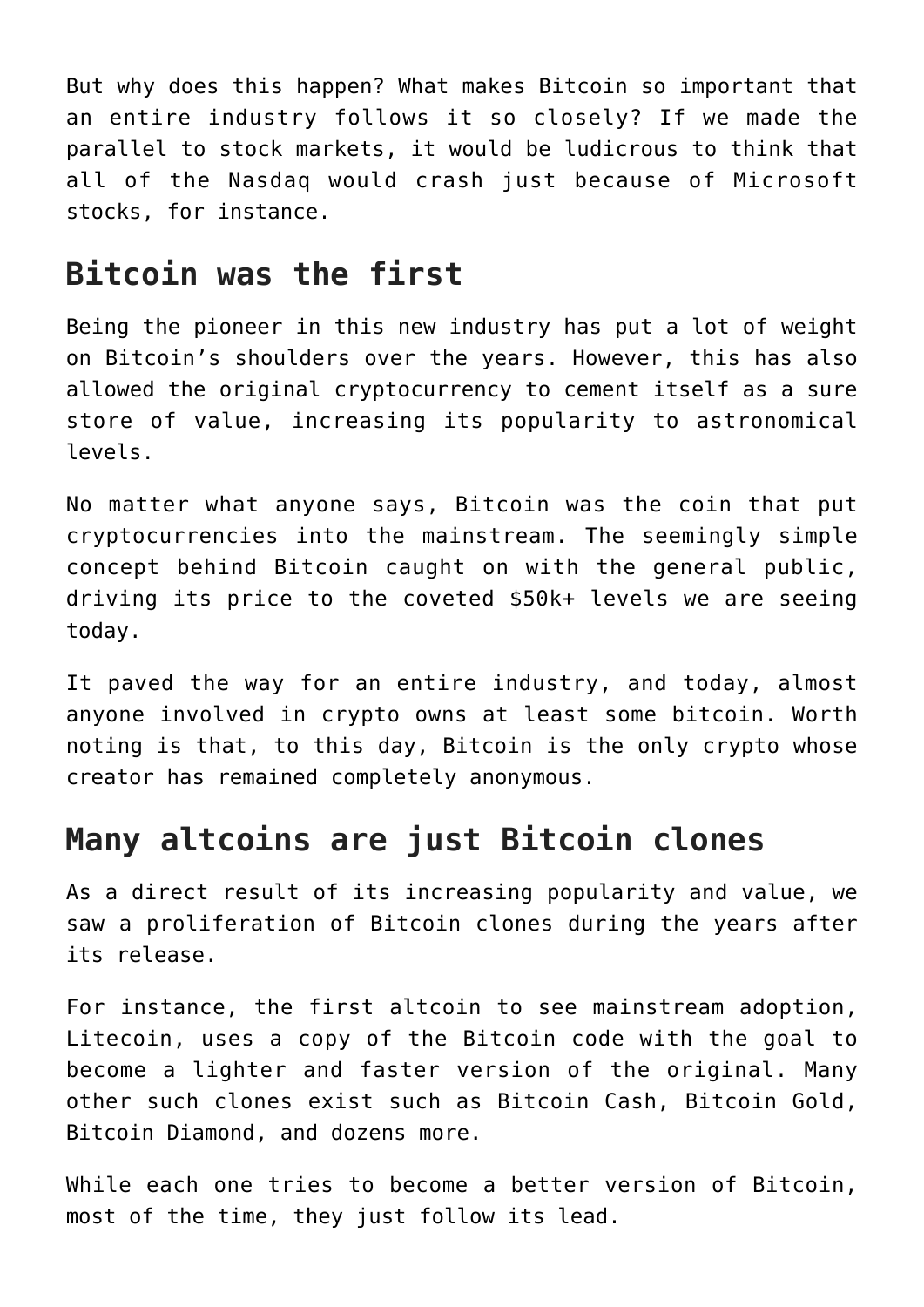#### **Bitcoin has the most secure network**

Bitcoin is based on a proof-of-work mechanism that is ensured by more than 18 million miners participating in Bitcoin's decentralized network, the blockchain.

This volume of participants has an effect of a high level of decentralization of the network, ensuring flawless security of the Bitcoin payments system.

### **Many investors regard it as a reserve currency for cryptocurrencies**

Because of its pioneering status, investors often consider Bitcoin as the reserve currency of the cryptocurrency market, similar to the USD in the global stock markets.

Furthermore, many cryptocurrency trading platforms do not propose crypto to fiat trading due to compliance and regulatory measures of their countries. As such, a large number of investors initially invest in Bitcoin to trade it for altcoins and try to make profits thereafter.

Most pure crypto traders never even compare altcoins' prices to fiat currencies. Instead, they compare their value to BTC, as it's the market pair that matters the most to them.

As such it's completely understandable to see the entire market prices drop when Bitcoin's market sentiment plummets.

## **Conclusion**

Bitcoin is the original cryptocurrency that jumpstarted the entire industry. This pioneering status has enabled it with a multi-billion userbase which in turn helped skyrocket its price and provide the most secure network in the ecosystem.

It's important to understand that Bitcoin often has the final